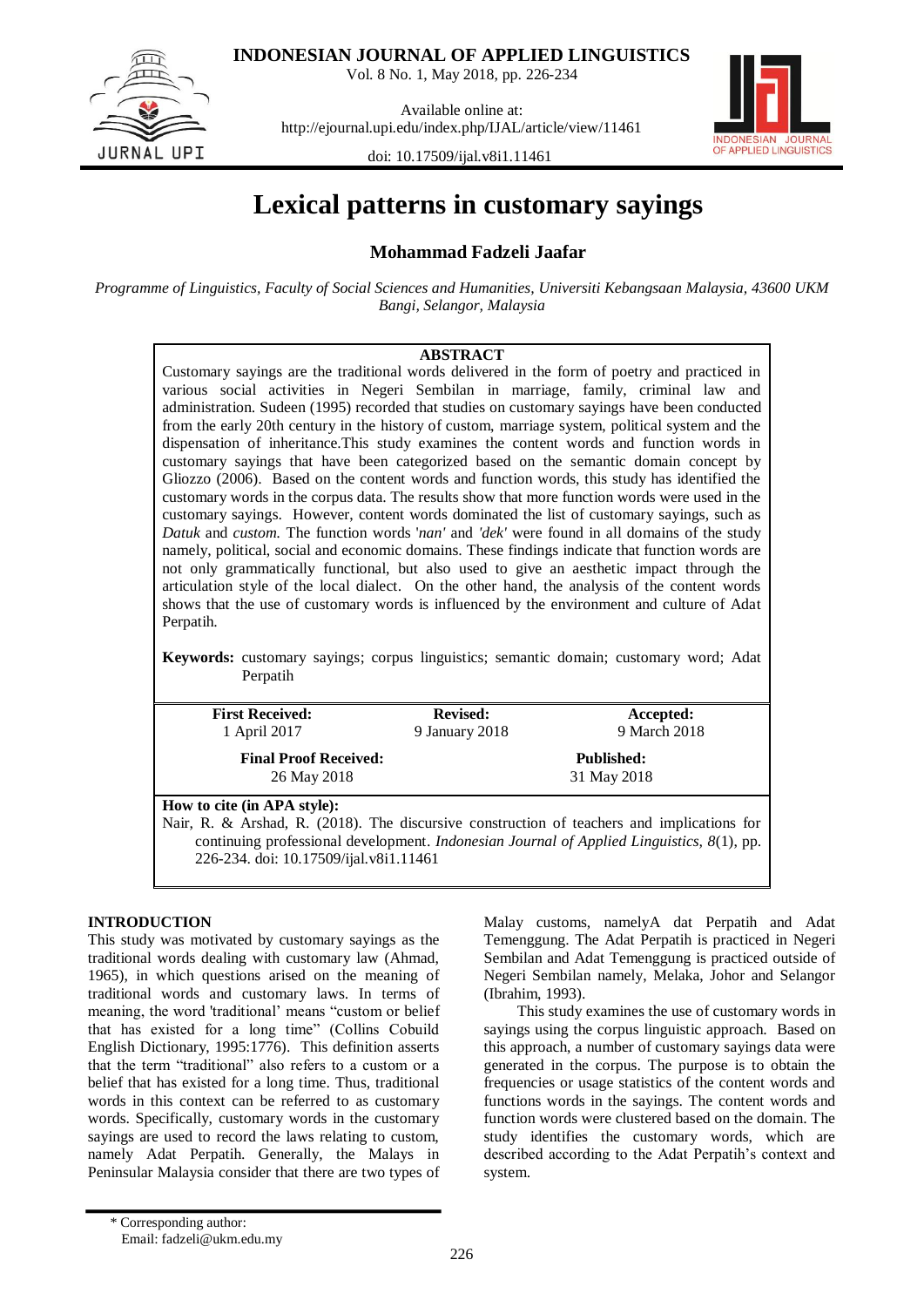The field of customary sayings has gained the attention of bothWestern and local researchers. Western researchers have documented the history of custom, marriage system, political system and the dispensation of inheritance since the beginning of the  $20<sup>th</sup>$  century (Sudeen, 1995). Later, Sudeen recorded that the writings and documentations about customary sayings by local researchers had emerged in the 1950"s. However, most of the previous studies focus on the documentation. The scientific study of customary sayings only emerged in the 90s, especially by Ibrahim (1993, 2003, 2010). In other words, the scientific research about customary sayings is still small in number (see Kadir, 1996; Sudeen, 1995). In this case, Kadir (1996) concluded the weaknesses of previous studies about sayings, i.e. (i) the documentations were not based on examination, description and systematic interpretation, (ii) the Western research lacks understanding of the social system and philosophies in the Adat Perpatih communities, (iii) the local studies are mostly ethnocentric. Therefore, it can be concluded that comprehensive and interpretative studies about customary sayings have not been conducted extensively.

With regard to the criticism and assessment of the previous studies, this study drew upon a number of customary sayings data collected by local researchers. In particular, this study examines the lexicon and their meanings in the customary sayings. The discussion will be based on the context or domain setting. The use of a large data and the study of the meaning of lexical in the sayings are expected to meet the nature of a comprehensive and an interpretative study.

## **METHOD**

This study examines how the words were expressed in the customary sayings. To achieve this goal, as many as 6 customary sayings" collections were generated in the corpus data. The two aspects which were given attention in the method of this study are (i) the construction of corpus, and (ii) the construction of domain. The construction of corpus was done based on the linguistic corpus, while the construction of domain was based on the concept of semantic domain. The following are details on the methods of building the corpus and domain in this study.

This study has selected a number of customary sayings compilations as the corpus, making lexical as the study focus. The corpus data in this study will be used to answer the following questions: (i) what are the most widely used content words and function words in the sayings, (ii) what the customary words sayings are, and (iii) what the usage frequencies are. In other words, this study will highlight the lexical statistics studied, which is the basic technique in a corpus-based study (Biber, Conrad, & Reppen, 1998; Hunston, 2006). This finding will discover the lexical patterns in the sayings, thus, become the sayings' characteristic.

To date, there have been many lexical studies based on the corpus. For example, Jablonkai (2009) studied lexical in newspapers and legislation texts, Esimaje (2012) examined the usage of lexical in sermons, Mazdayasna and Firouzi (2013) examined the lexical adjective in novels and technical texts; and Molavi, Koosha and Hosseini (2014) explored the lexicon in text books. These studies examined the lexical in various types of data. On the other hand, this study examines the customary sayings, which can be categorized as the literary genres

The procedure for the construction of corpus was conducted as follows: (i) collection of all data using the scanning equipment (scanner) through an Android application, namely the OCR Text Scanner, (ii) transferred into Word format, which is size 1 Word file, 665.2 kb (41,764 TOKENS words) which contained 417 pages, (iii) transfer of Word file to Plain Text format size 294.647 kb to generate the corpus using AntConc 3.4.4 w software (Windows) 2014 to obtain the frequency of content words and function words. For the purpose of this study, only the 10 highest content words and function words will be discussed.

Currently, the semantic domain is the latest development in the computational linguistic study. Related to this, the data of this study were clustered based on the semantic domain concept proposed by Gliozzo (2006, see also Gliozzo & Strapparava, 2009):

In our usage, Semantic Domains are common areas of human discussions, such as ECONOMICS, POLITICS, LAW, SCIENCE, which demonstrate lexical coherence. The Semantic Domain associated to a particular field is the set of domains specific terms belonging to it, and it is characterized by a set of *domain words* whose main property is to co-occur in texts.

The above statement mentions that semantic domain is often discussed in the domains of economics, politics, law and science, based on lexical relation. The semantic domain concept corresponds to the customary sayings as stated by Ibrahim (2010:1), "Adat Perpatih was built around a communal kin-based social, politic and economic system". This statement confirms that Adat Perpatih practiced among the Negeri Sembilan community was established based on the social, political and economic systems. Customary sayings have been descended from generation to generation and cover various aspects of life such as the appointment of leaders, matters of inheritance, law of marriage, social practice and the punitive system. All of these systematic practices can be divided into three main domains, namely, political, social and economic domains.

In actual fact, the domain concept was used by the local researchers, i.e. Selat (1975) and Ibrahim (2010). However, the usage of these domains was not discussed from the semantic aspect. Instead, they were using the 'system' concept; for instance, Selat (1975) states that each community has their own respective system. The Adat Perpatih has its own system manifested through customary sayings. In his research, Selat has categorized 6 sub-systems that exist in Adat Perpatih,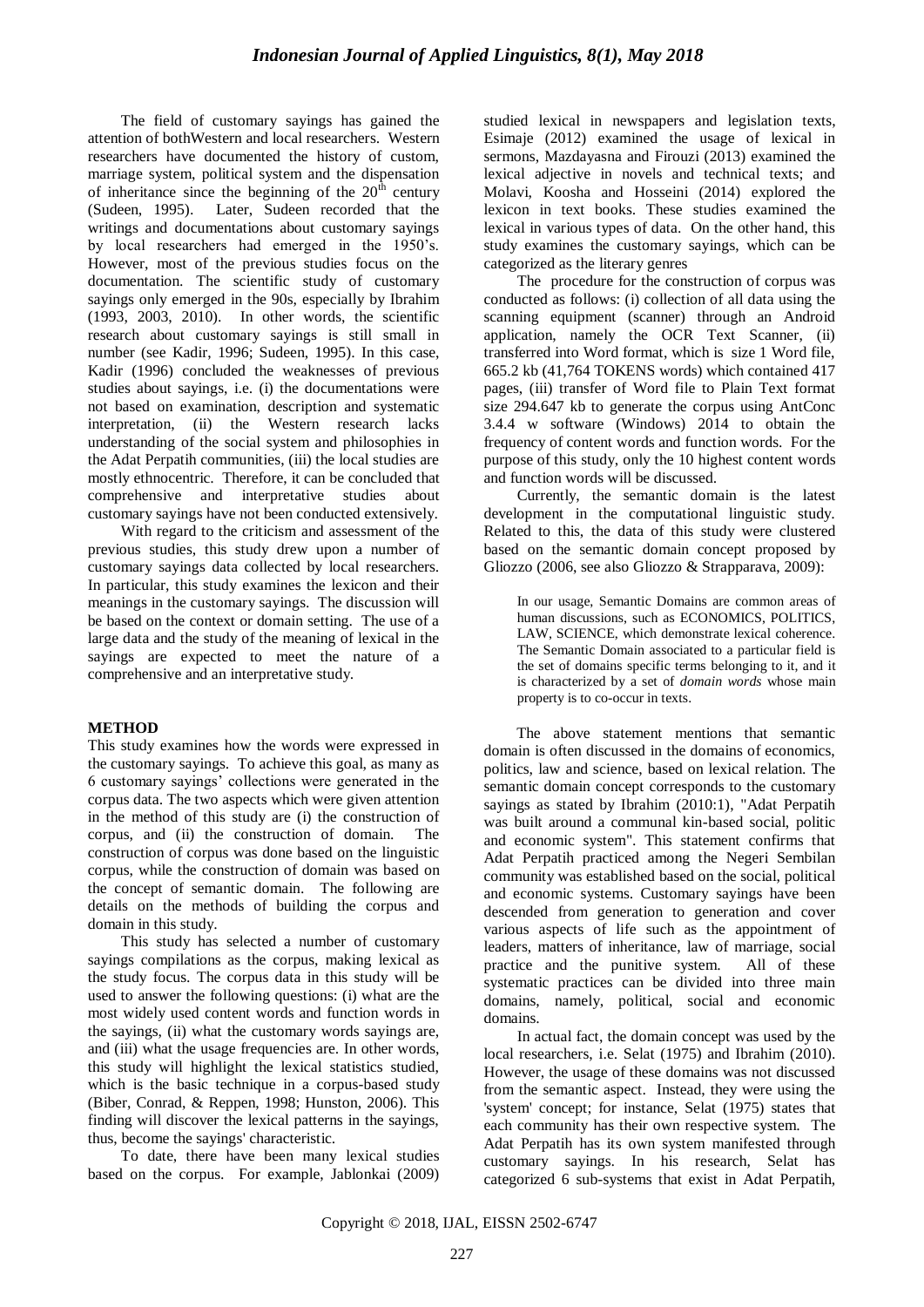namely, value system, kinship system, political system, economic system, customary law system and stratification system. Ibrahim (2010) also discusses the Adat Perpatih system in Negeri Sembilan based on the following division namely, social, political and economic systems. The social system refers to descend, clan, adoption and marriage. The political system refers to the political hierarchy. The economic system is related to customary inheritance. Ibrahim's division is found to be better than Selat's categorization. At least, Ibrahim has established 3 main systems, namely social, political and economic systems. Each system is divided into several sub-systems, respectively.

However, based on the examination, it was found that the division of system and subsystem of the customary sayings by the local researches shows an overlapping. For instance, the value system category by Selat is also found in other subsystems, for example political, economy, customary law and stratification systems. Ibrahim did not specifically discuss the customary sayings, instead, the Adat Perpatih system. His research focuses on the vanishing culture in Adat Perpatih based on the social, political and economic system. Thus, the categorization of customary sayings according to domain was not systematically conducted. Other weaknesses are both researchers, Selat and Ibrahim only used a few examples of customary saying in their discussions. Such studies are not comprehensive in nature, and the interpretation is somewhat limited to a specific example.

This study uses a new perspective in the language usage, i.e. considering the relevant association patterns. In this context, association patterns refer to the quantitative data, which will be linked to the interpretation (qualitative), which is the basic step in a corpus-based study (Biber, Conrad & Reppen, 1998). In other words, this study not only reports the frequencies of lexicon, but also explains the meaning of such lexicon in the corpus.

#### **RESULTS AND DISCUSSION**

As described above, the domain in this study pertains to the use of lexical criteria as the focus, i.e. the content words and function words. The content words refer to the main words in the grammar, namely nouns, verbs, adjectives and adverbs. While the function words refer to those which carry only grammatical meanings, namely conjunctions, relative pronouns and prepositions.

This study has identified the customary words in the content and function words list. The category of the customary words was done based on the book written by Ibrahim (2003) entitled *Glossary of Negeri Sembilan Custom*. He has documented almost 2600 Adat Perpatih's terms, sorted in alphabetical order. The terms collected consist of words, phrases, expressions, compounds and plural noun. For example:

(1) Alam beraja Luak berpenghulu Suku berlembaga Anak buah berbuapak Orang semenda bertempat semenda

*The state has a ruler The district has a territorial chief The clan has a clan chief The sub-clan has an elder The affined has affinal relative(s*)

The above example (1) places the areas of governance of the head of custom, through the word *luak (state), penghulu (territorial chief)*, *suku (clan)* and *buapak*. All these words are associated with the political system or hierarchy which exists in the Adat Perpatih starting from highest to lowest.



Figure 1: The structure of political leaders in Adat Perpatih.

In Adat Perpatih, the territorial chief is the supreme leader, and he is the head of a *luak* (state). The territorial chief is appointed by the chief of the clan that is the *lembaga* (clan head), followed by buapak, which has its own affine. This lexicon shares the same semantic domain, namely the same political system. Therefore, this lexicon is categorized as the political domain.

The social domain refers to the social events in the Adat Perpatih community. A total of customary sayings data about marriage customs, family and advice are categorized in the social domain. Based on observations, most of the customary sayings' data evolved on marriage rules or marriage law in Adat Perpatih. This will be discussed in the next section. The economic domain refers to any activities related to the cause of obtaining sustenance for the survival of Adat Perpatih community. This includes the management of environmental resources, such as land, crops and livestock.

## **A Comparison of the Content and Function Words.**

Biber (2011) states that a corpus-based study is intended to obtain lexical distributions based on the analysis of 'keywords'. There are three keywords in this study, namely, content words, function words and customary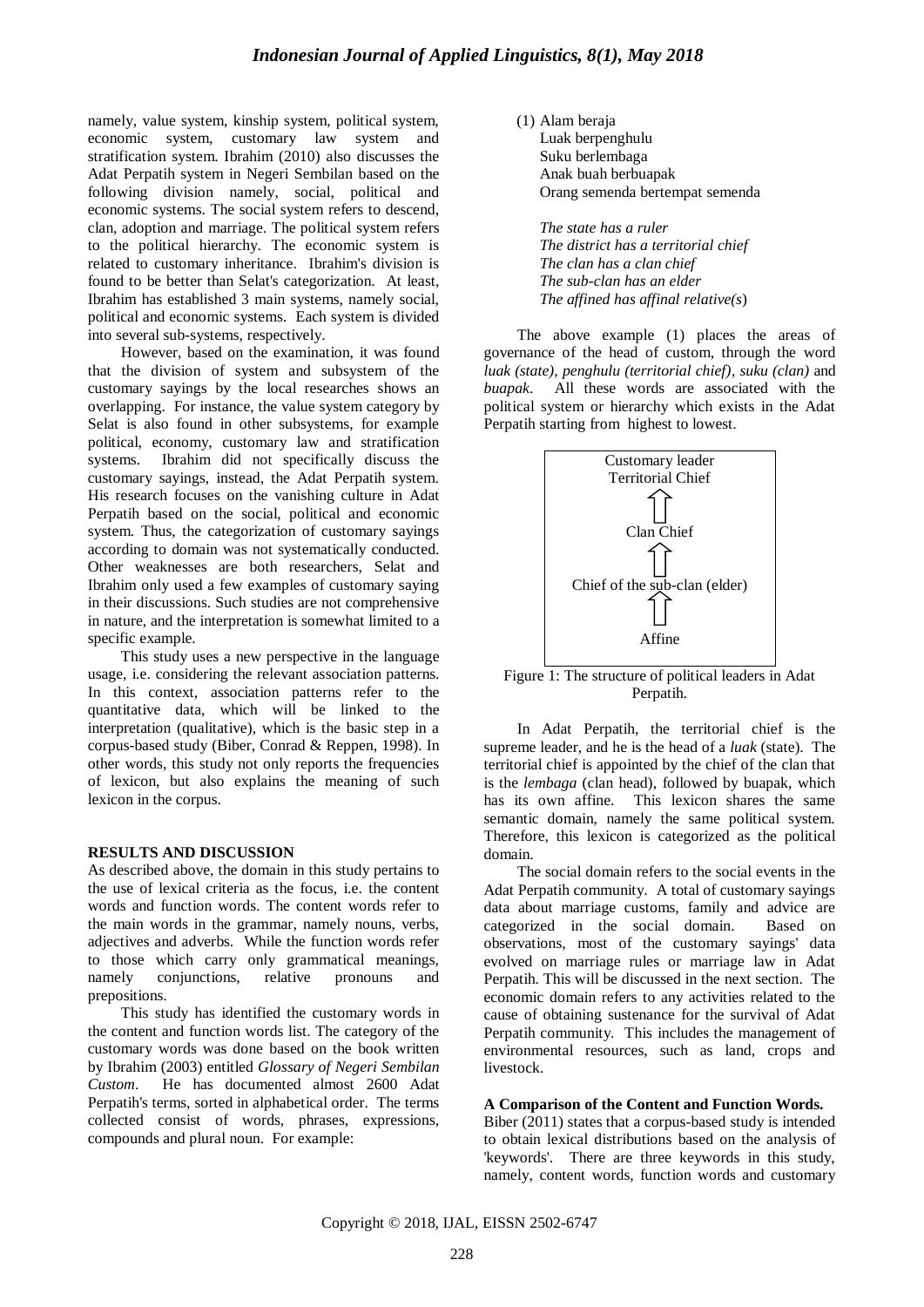words. The discussion in this section focuses on the distribution of content words and function words in the corpus based on the domain of the study. Further, it will identify and describe the meaning of customary words in each domain stated.

As a whole, this corpus study consists of 41.764 words. The number is big compared to the previous researchers who studied only a few verses of the customary sayings as examples of their studies. A comparison of the total number of domain words showed that the social domain is most dominant with 34,162 words, followed by the political domain with 7482 words, and the economic domains of only 120 words. Table 1 shows the distribution"s presentation and description of the content words and function words for the whole data of the study.

| <b>Content word</b> | <b>Frequency</b> | Percentage $(\% )$ | <b>Function word</b> | <b>Frequency</b> | Percentage (%) |
|---------------------|------------------|--------------------|----------------------|------------------|----------------|
| datuk               | 730              | 19.6               | nan                  | 792              | 17.2           |
| adat                | 592              | 15.9               | yang                 | 630              | 13.7           |
| sembah              | 435              | 11.7               | kok                  | 628              | 13.7           |
| orang               | 430              | 11.6               | di                   | 546              | 11.9           |
| kata                | 331              | 8.9                | ke                   | 469              | 10.2           |
| anak buah           | 328              | 8.8                | sama                 | 355              | 7.7            |
| semenda             | 258              | 6.9                | tak                  | 346              | 7.5            |
| tempat              | 233              | 6.3                | pada                 | 288              | 6.3            |
| janji               | 214              | 5.8                | $d$ e $k$            | 274              | 6.0            |
| Mati                | 167              | 4.5                | dan                  | 269              | 5.9            |
| <b>TOTAL</b>        | 3718             | 100%               | TOTAL                | 4597             | 100%           |

| Table 1. The overall frequencies of content words and function words |  |
|----------------------------------------------------------------------|--|
|----------------------------------------------------------------------|--|

Table 1 displays the top 10 words for content words and function words. The word *datuk* and *adat* (custom) registered the highest frequency at 730 and 592. The next two words, *sembah* (obeisance) and *orang* (person) had a total of over 400 times. The word *kata* (word) and *anak buah* (affine) registered the usage of exceeding 300 times. The word *semenda, tempat* (place) and *janji* (promise) exceeded 200 times. The last one is the word *mati* (die) as much as 167 frequencies. From the list, 7 words are included in the noun, while 3 are verb (*sembah, janji, mati*).

The function words show that the relative pronouns of *nan* and *yang* (as) registered the highest total number of 1422 times (over 30%). The word *kok* (if) is the third highest. The prepositions *di* (at) and *ke*  (to) have high frequencies of occurrence exceeding 400 times. They are followed by *sama* (same) and the negative conjunctive *tak* (no), exceeding 300 times. The last three words are the preposition *pada* (at), *dek*  (because) and *dan* (and). Based on this list, preposition registered the highest usage, a total of five words, *di*, *ke*, *sama*, *pada*, *dek* (at, to, same. because). Followed by 2 relative pronouns *nan, yang* (*which*) while the adverb word *kok* (if), negative conjunctive *tak* (no) and the conjunction *dan* (and) once of each respectively.

Based on the list of customary words in the *Negeri Sembilan Custom's Glossary* by Ibrahim (2003), there are 8 words in the content word category that is, the customary words which registered a percentage of 83.8%. While only 3 function words namely, *nan, kok*  and *dek* (which, if, because) are in the customary word category (36.9%) respectively. These findings indicate that the usage of customary words is more common in the content word category.

## **Social Domain**

On the whole, the social domain registered the most number of lexical than the political and economic domains (see Table 2). This gives the impression that customary sayings are highlighting more of the social aspects.

| <b>Content Word</b> | <b>Frequency</b> | Percentage $(\% )$ | <b>Function Word</b> | <b>Frequency</b> | Percentage $(\% )$ |
|---------------------|------------------|--------------------|----------------------|------------------|--------------------|
| datuk               | 678              | 21.5               | nan                  | 726              | 19.2               |
| adat                | 409              | 13.0               | kok                  | 550              | 14.6               |
| sembah              | 399              | 12.7               | yang                 | 509              | 13.5               |
| orang               | 363              | 11.5               | di                   | 407              | 10.8               |
| kata                | 273              | 8.7                | ke                   | 351              | 9.2                |
| anak buah           | 271              | 8.6                | sama                 | 303              | 8.0                |
| semenda             | 230              | 7.3                | tak                  | 273              | 7.2                |
| janji               | 195              | 6.2                | dan                  | 233              | 6.2                |
| tempat              | 181              | 5.7                | pada                 | 214              | 5.7                |
| hari                | 151              | 4.8                | dah                  | 213              | 5.6                |
| TOTAL               | 3150             | 100%               | <b>TOTAL</b>         | 3779             | 100%               |

| Table 2: Frequency of content words and function words in the social domain |  |
|-----------------------------------------------------------------------------|--|
|-----------------------------------------------------------------------------|--|

It is noted that the usage of content words and function words for social domain is not much different from the overall data in table 1. Only function words show a slight difference due to the absent of the word *dek* (because). The word *datuk* and *adat* (custom) still registered the highest number of frequency. Similarly, to the word *nan* and *yang* (as) for the function words.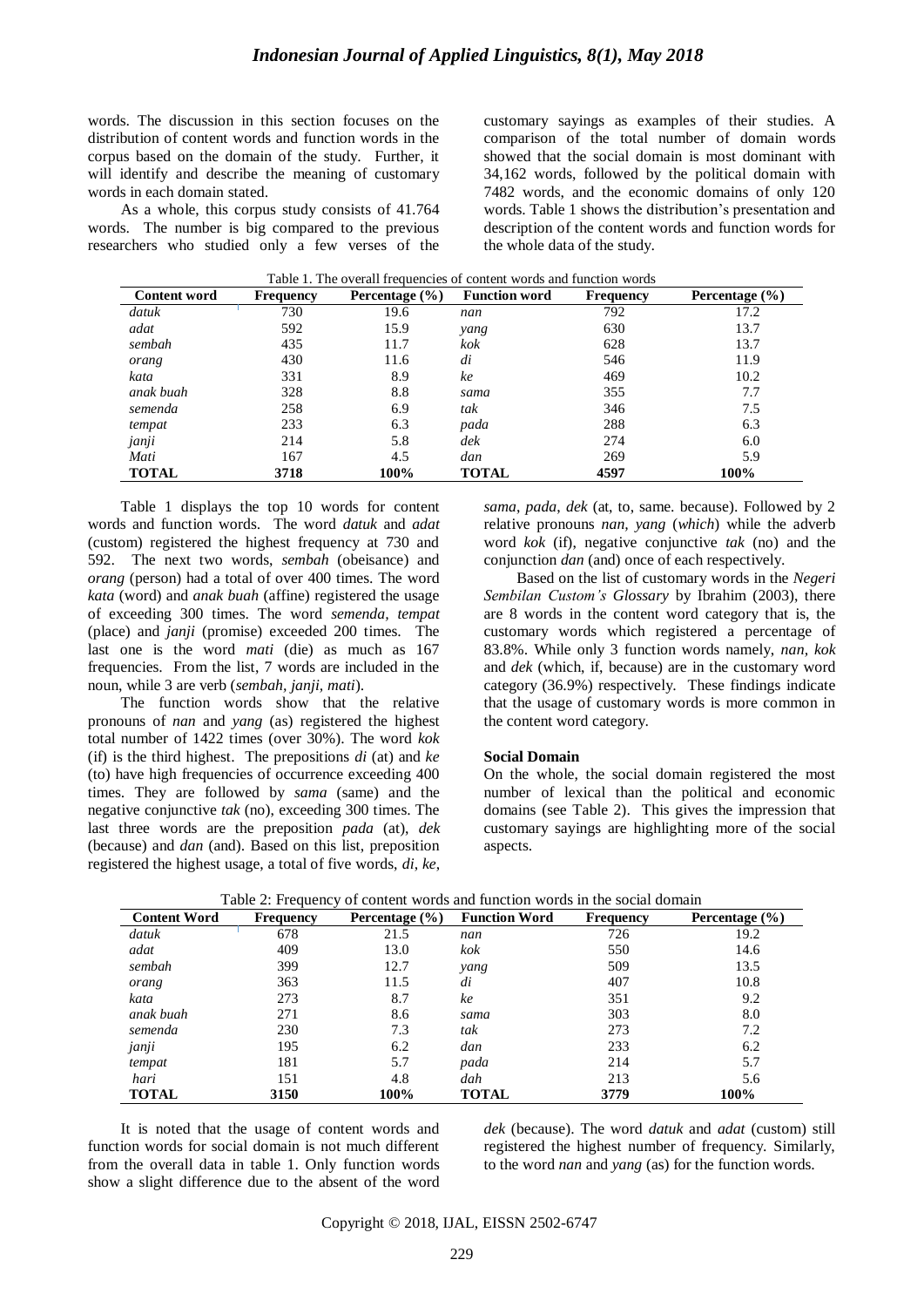The discussion in this section focuses on the lexical meaning used in the social domain based on the corpus. For example, the word *Datuk* which was used the most has a few references. In the *Negeri Sembilan Custom Glossaries,* Ibrahim, (2003) divides at least three meanings of *datuk*, namely: i) the noble person, (ii) the father of a person"s father, (iii) title of the Customary Head with the level of Undang, Territorial chief, Clan Head and Buapak. Based on the meanings stated here, the third meaning of *datuk* is most suitable for the Adat Perpatih system. For example,

#### (2) Menjemput anak buah Datuk *Inviting the Datuk's affine*

The example above uses a special name for the word *Datu*k. Almost all of the entire data wrote the word *Datuk* with a proper noun. This shows the impression that the word *Datuk* refers to a title or a particular name related to the Adat Perpatih system. Part of the data also used the phrase *anak buah Datuk*  (Datuk's affine). In this context, *anak buah* (affine) refers to a member or members of the family cluster headed by the *Datuk.* In the Adat Perpatih system, *Datuk* refers to the territorial chief or it also refers to custom *Datuk* or the custom head in an area.

On the other hand, customary lexical refers directly to the rules, law or the law of the Adat Perpatih system. It is anticipated that the usage of *adat* (custom) word is one of the most used, particularly in the social and political domains because both domains are more likely implying the regulation. Typical words in sayings which uses the *adat* (custom) word are:

## (3) Adat bersendikan hukum *Custom is articulated by the Law*

Asserted in the example above, the customs practiced among the customary community is in accordance with the Islamic law or religion. This is true in the social domain, for example, the customary marriage. Marriage is part of the rules of life. The Adat Perpatih community appreciates living together (Selat, 1975). Thus, customary sayings were made as a tool for describing marriage customs.

The data show that the word *orang* (person) as the fourth highest in the social domain. Basically, the word *orang* (person) is general in nature, namely referring to the community. The data shows that *orang tua* (elderly affine) and *orang muda* (young affine) refer to the different social groups. The word *Orang semenda*  (semenda person) was also found in the data. In Adat Perpatih, the word *Orang semenda* (semenda person) refers to the affine who come into the clan other than his clan through marriage (Manaf, 2015). In the Adat Perpatih system, the men are required to live in the wife's area (matrilineal).

The *anak buah* (affine) lexical is often associated with one of the clan's name. The phrase *anak buah* (affine) refers to a member (i) a territorial chief/undang; the affine or the population of the entire luak (ii) to the Clan head: clan's members lead regardless of their places of residence. (iii) to Buapak: Members of the *perut* are led regardless of their places of residence (iv) Besar: Members of an area are led regardless of their places of residence (v) to Kadim: members of a place are led regardless of their places of residence.

#### **Political Domain**

The following discussion and Table 3 show the statistics for political domain based on the overall data of the study.

| <b>Content Word</b> | <b>Frequency</b> | Percentage $(\% )$ | <b>Function Word</b> | <b>Frequency</b> | Percentage $(\% )$ |
|---------------------|------------------|--------------------|----------------------|------------------|--------------------|
| adat                | 183              | 30.0               | di                   | 132              | 15.0               |
| orang               | 67               | 11.1               | ke                   | 118              | 13.3               |
| kata                | 58               | 9.5                | yang                 | 118              | 13.3               |
| anak buah           | 57               | 9.3                | nang                 | 113              | 12.8               |
| Datuk               | 52               | 8.5                | kok                  | 78               | 8.8                |
| tempat              | 52               | 8.5                | pada                 | 74               | 8.4                |
| raja                | 39               | 6.4                | tak                  | 70               | 7.9                |
| sembah              | 36               | 5.9                | dek                  | 65               | 7.4                |
| mati                | 35               | 5.7                | nan                  | 64               | 7.2                |
| tanah               | 31               | 5.1                | sama                 | 52               | 5.9                |
| <b>TOTAL</b>        | 610              | 100%               | <b>TOTAL</b>         | 884              | 100%               |

Table 3: Frequency of content words and function words in the political domain

Similar to the social domain, the content word in the political domain likely to be used is the word *adat* (custom) with the highest frequency of 183 times (30%). The word *orang* (person) is the second highest registered at 67 times (11.1%). The word *kata* (word) and *anak buah* (affine), each of which, amounts to almost the same total number. They are followed by the words *datuk* and *tempat* (place), which are the same total number of 52 times (8.5%). The word *raja* (King) occurred 39 times (6.4%), which is not much different from the last 3 words, namely *sembah*, *mati* dan *tanah*  (obeisance, death, land).

In the leadership context, customary sayings reveal that every member of the society has their respective roles. For example,

(4) Adat berkampung, kampung pertahankan Adat bernegeri, negeri pertahankan Adat berpemimpin, pemimpin pertahankan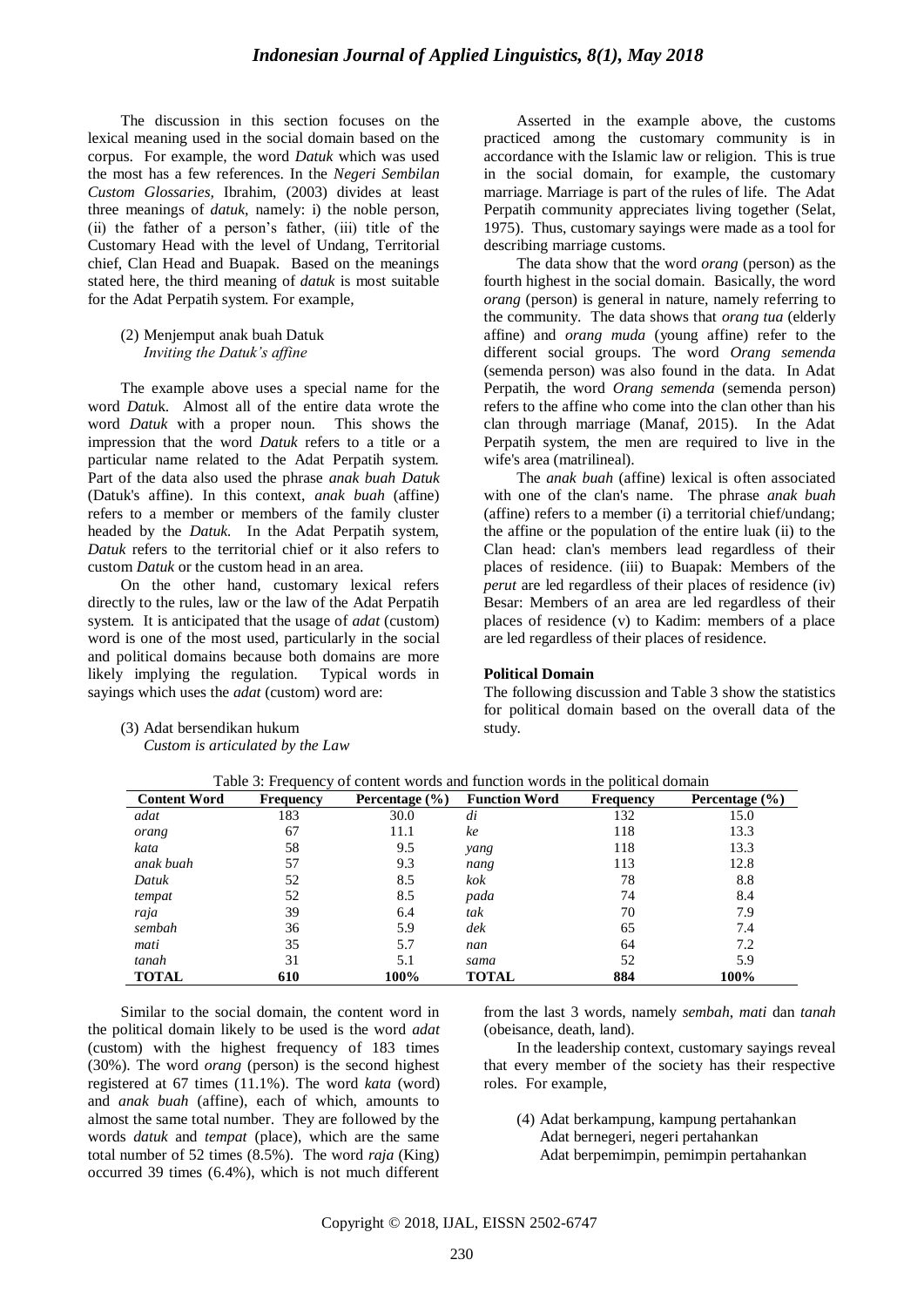*The norm of a village, the village must be defended*

*The norm of a state, the state must be defended The norm of having a leader, the leaders need to defend*

Example (4) above explains that custom functions in various contexts, i.e. as the norm of a village, the village should be defended. As the norm of a state, then the state must be defended, if there is a leader then the leader should defend. If the custom is in the leadership context, then the appointed leader needs to defend. The *adat* (custom) lexical in the political domain is often associated with the custom"s chief or leader according to the order. For example,

(5) Raja berkeadilan, Penghulu / undang ibu adat, Lembaga yang punya adat, Buapak menjalankan adat, Orang semenda menjaga dan memelihara adat, Anak buah memakai adat.

*A just King, The Territorial chief/Undang is the 'mother of the custom', The Clan head owns the custom, Buapak implement the custom, The semenda affine keep and maintain the custom, The affine practice the custom.*

The above sayings show that the King functions as a judge or referred to as 'justice'. In the Adat Perpatih, the King has no power over any customary *luak* in Negeri Sembilan except within his area namely, Seri Menanti which is specified for him. Seri Menanti is the Royal Town of Negeri Sembilan, which is also the place of residence for the Yang Di-Pertuan Besar of Negeri Sembilan. The King or Yang di-Pertuan Besar is only a symbol of justice and functions to preserve unity in Negeri Sembilan. On the other hand, the territorial chief is the highest head or leader of the custom. Therefore, it is referred to as the 'mother of the custom'. The clan head is the leader of a kinship group called clan. It is followed by a *buapak* as the head for the group called the *perut* (sub-clan). Buapak is appointed through consensus by the affines and agreed by the *Lembaga* (clan head). Therefore, buapak serves as a custom implementer. The *semenda* affine is assigned to take care of the custom, and the affines are as the custom"s practitioners.

Similar to the social domain, function words for the political domain has almost the same pattern. The different is that the word *di* (at) registered the highest frequency of 132 times (15.0%) respectively, followed by two function words, *ke* (to) and *yang* (as), with the same frequency of 118 times (13.3%). The word *nang* occurred 113 times (12.8%) compared to the word *nan*  which occurred 64 times (7.2%) respectively. Both these words are different in form but have the same function. Other function words, such as *kok* (if)), *pada* (on) and *tak* (no), amount to 70-78 times. Finally, the word *dek* (because) and *sama* (same) occcurred 65 times (7.4%) and 52 times (5.9%).

Based on the corpus, the conjunction *di* (at) and *ke* (to) serve to indicate a place, for example:

(6) Raja bertitah di istananya Penghulu berundang di balainya

*The King utters in his castle The territorial chief practice in his court*

(7) Ke bukit sama didaki Ke lurah sama dituruni

> *To the hill together we climb To the valley together we descend*

Example (6) describes that the King will utter his command in the palace, while the territorial chief will implement the law in his court. Example (7) shows the concept of consensus in the society, namely enduring the hardship together. Similar to *di* (at)*,* the word *ke* (to) functions to show a place, to the hill (a high place) and to the valley (a low place).

The interesting conjunction words to be discussed here are the relative pronoun variations *nang, yang* and *nan* (as). Following are examples of the usage of all the relative pronouns in the data:

(8) Susun jari **nang** sepuluh Angkat sembah pada Datuk Kampung nang bersudut Sawah nang berlopak

> *The ten fingers are arranged Obeisance the Datuk Village with corners Paddy fields with puddles*

(9) Kok **nan** banyak ditambah Kok **nan** lebih dicari

> *If it is a lot it will be added If it is more keep seeking*

(10) *Yang* buruk diperbaharui *Yang* usang diganti

> *The old one is refurbished The dilapidated is replaced*

The examples above show that the words *nang, nan* and *yang* (as) differ only in the form but have the same function which can be mutually replaced in sentences. For example, *nang* in example (8) can be replaced with *nan* and *yang*. Based on research, this study found that the word *nang* is an influence from the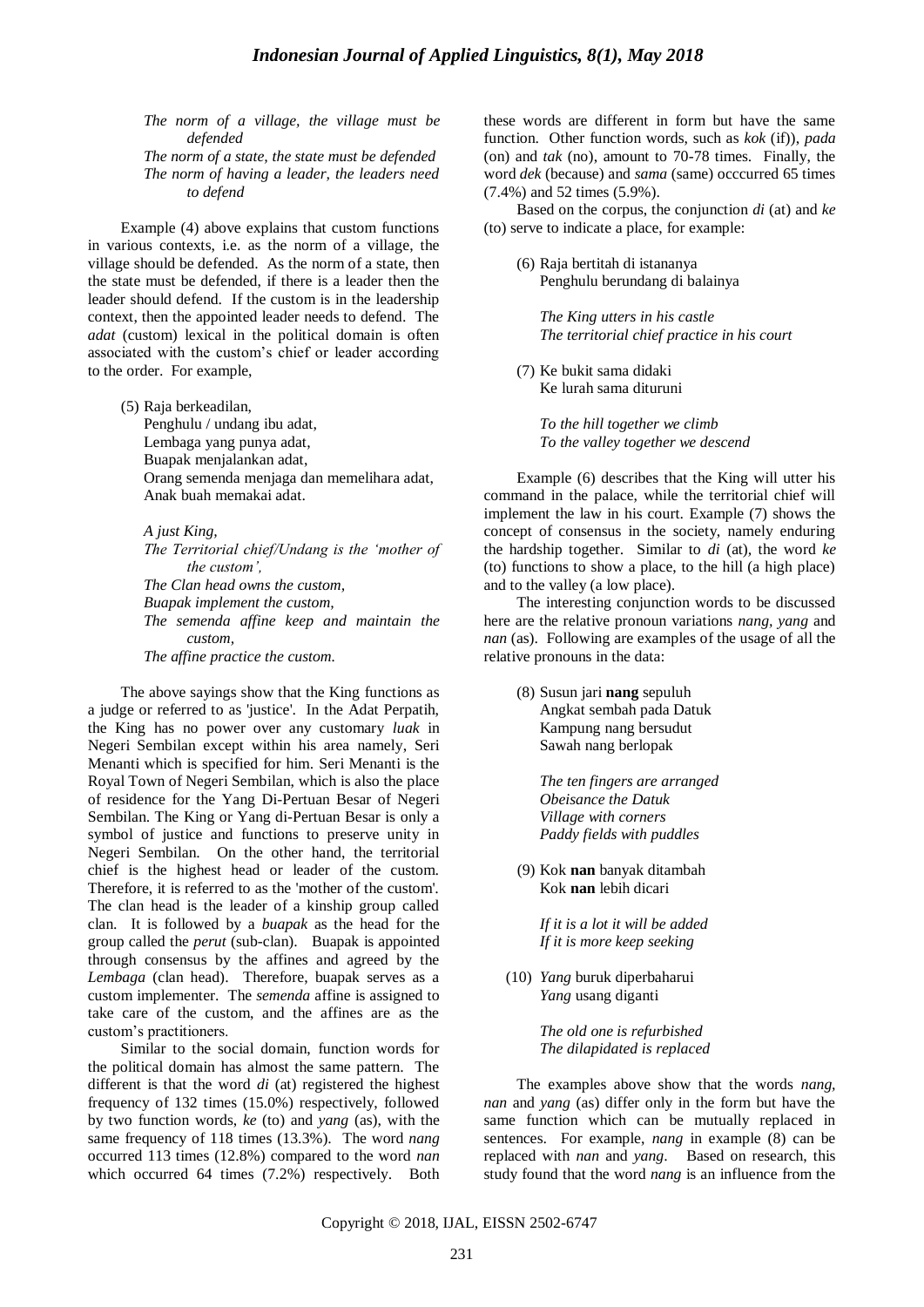Minangkabau language. However, this is not surprising because the Adat Perpatih system originates from Minangkabau (Ibrahim 1993). Subsequently, it was discovered that although the forms are alternate, the corpus shows that only the elements of *yang* and *nan* can be present at the beginning of a sentence. This reveals that the usage of the word *nang* is restricted as a relative pronoun in a sentence.

Further discussion on the function word *kok* (if) and *dek* (because), which is included in the category of customary words. For example:

(11) **Kok** tua dimuliakan **Kok** muda dikasihi

> *If it is the elderly is respected If it is the youngsters are loved*

(12) Adat yang tak lapuk **dek** hujan Tak lekang **dek** panas

*An ever-enduring custom*

Both the words *kok* (if) and *dek* (because) belong to the Negeri Sembilan dialect style of pronunciation. In the Malay language, the standard word *kok* (if) means *kalau*, while the word *dek* (because) refers to *oleh* (by) or *kerana* (because). Based on example (11) the word *kok* (*if*) should be replaced with the conjunction word *kalau* (if)*,* while the word *dek* (because) can be replaced with the conjunction *kerana* (as). The meaning of sayings in example (11) is that both the young and old must respect each other, while example (12) insists that the custom practiced is suitable at all times. One reason is that the Adat Perpatih as aforementioned is based on the Islamic law. However, the data of this study show that the word *kok* (if) is only present at the beginning of a sentence, while the word *dek* (because) is in the middle of the sentence. In other words, the word *kok*  (if) is used at the beginning of a sentence, and the word *dek* (because) is used as a conjunction between phrases in a sentence.

## **Economic Domain**

As described, the economic domain is the smallest total amount compared to the two domains above. Based on the examination, the customary sayings are highlighting more of the rules based on the Adat Perpatih community's practices for example, the marriage rules in social domain. On the other hand, the economic domain is more focused on the Adat Perpatih"s economic activities for example, agriculture. Table 4 displays the presentation of the frequency data of content words and function words in the economic domain.

| <b>Content Word</b> | <b>Frequency</b> | Percentage $(\% )$ | <b>Function Word</b> | <b>Frequency</b> | Percentage $(\% )$ |
|---------------------|------------------|--------------------|----------------------|------------------|--------------------|
| elok                | 4                | 13.80              | dek                  |                  | 22.58              |
| hilang              | 4                | 13.80              | di                   |                  | 22.58              |
| air                 |                  | 10.34              | segala               |                  | 12.90              |
| emas                |                  | 10.34              | tak                  |                  | 9.68               |
| majlis              |                  | 10.34              | yang                 |                  | 9.68               |
| nilai               |                  | 10.34              | nan                  |                  | 6.45               |
| padi                |                  | 10.34              | tepi                 |                  | 6.45               |
| bahasa              |                  | 6.90               | kerana               |                  | 3.23               |
| bangsa              |                  | 6.90               | lagi                 |                  | 3.23               |
| berarak             |                  | 6.90               | tentang              |                  | 3.23               |
| <b>Total</b>        | 29               | 100%               | <b>Total</b>         | 31               | 100%               |

Table 4. Frequency of content words and function words in the economic domain

The use of content words in the economic domain shows a significant difference compared to the political and social domains. For example, based on table 3, none of the lexical is the same as the two previous domains. A comparison of the total number of words was found to be insignificant because the frequency is only between 2 and 4. Likewise, the function words occurred with the frequency of 1 to 7. From the words' class aspect, a large number of the content words are nouns, except the adjective word *elok* (nice), and the verb *hilang* (lost) and *berarak* (scud)*.* Although their numbers are small, it was detected that some words are associated directly with the customary words, for example *air* (water)*, emas* (gold)*, majlis* (council) and *bangsa* (race). These words are used as metaphors taken from the environment surrounding the Adat Perpatih community. Although the word *padi* (paddy) is not included in the customary words, yet it is significant as

an economic source of the Adat Perpatih community and is an essential component in the customary inheritance (Ibrahim, 2010). It is similar to the word *air* (water) which helps in the process of paddy planting.

## **Comparison of Customary Words According to Domain**

In this section, the use of customary words according to domain is discussed. The comparison will show the dominant form of customary words involving the content and function words (see Table 5 for detailed comparison).

Based on the comparison, the social domain has the highest number of customary words, at 3987, followed by 528 words for the political domain and only 26 words in the economic domain. This is expected because the social domain has the most number of words.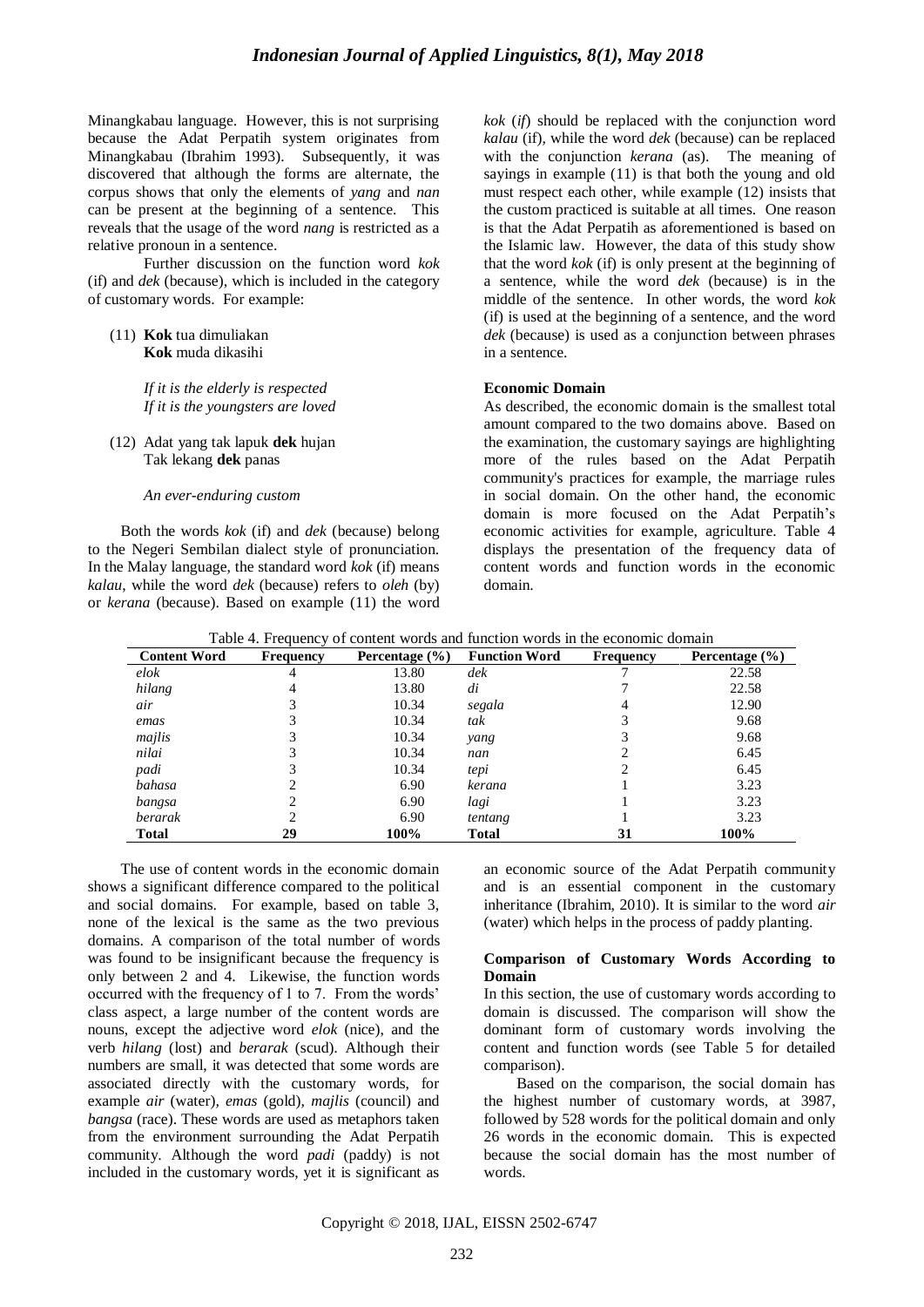| <b>Indonesian Journal of Applied Linguistics, 8(1), May 2018</b> |  |  |  |  |
|------------------------------------------------------------------|--|--|--|--|
|------------------------------------------------------------------|--|--|--|--|

| <b>Social Domain</b>      |                  |             | Twore 5. I requestly of easternal y words according to domain<br><b>Political Domain</b> |                  |            | <b>Economic Domain</b>    |                             |             |
|---------------------------|------------------|-------------|------------------------------------------------------------------------------------------|------------------|------------|---------------------------|-----------------------------|-------------|
| <b>Custormary</b><br>Word | <b>Frequency</b> | Percentage  | <b>Custormary</b><br>Word                                                                | <b>Frequency</b> | Percentage | <b>Custormary</b><br>Word | <b>Frequency</b>            | Percentage  |
| nan                       | 726              | (18.63%)    | adat                                                                                     | 183              | (34.65%)   | $d$ e $k$                 |                             | $(26.92\%)$ |
| datuk                     | 678              | $(17.40\%)$ | nang                                                                                     | 57               | (10.79%)   | air                       |                             | $(11.54\%)$ |
| kok                       | 550              | $(14.11\%)$ | anak buah                                                                                | 57               | (10.79%)   | emas                      |                             | $(11.54\%)$ |
| adat                      | 409              | $(10.50\%)$ | kok                                                                                      | 52               | $(9.84\%)$ | mailis                    | 3                           | $(11.54\%)$ |
| orang                     | 363              | $(9.31\%)$  | orang                                                                                    | 39               | $(7.38\%)$ | beremas                   | ↑                           | $(7.69\%)$  |
| kata                      | 273              | $(7.01\%)$  | dek                                                                                      | 36               | $(6.81\%)$ | hari                      | $\mathcal{D}_{\mathcal{L}}$ | $(7.69\%)$  |
| anak buah                 | 271              | $(6.95\%)$  | nan                                                                                      | 31               | (5.87%)    | lenggang                  | ↑                           | $(7.69\%)$  |
| semenda                   | 230              | $(5.90\%)$  | kata                                                                                     | 28               | $(5.30\%)$ | nan                       | ↑                           | $7.69\%)$   |
| dek                       | 202              | $(5.18\%)$  | datuk                                                                                    | 24               | $(4.54\%)$ | akar                      |                             | $(3.85\%)$  |
| janji                     | 195              | $(5.00\%)$  | tempat                                                                                   | 21               | $3.97\%$   | kain                      |                             | $(3.85\%)$  |
| <b>Total</b>              | 3,897            |             |                                                                                          | 528              |            |                           | 26                          |             |

Table 5. Frequency of customary words according to domain

The social domain shows that the function word *nan* has the highest percentage of usage at 726 times (18.63%) respectively. In addition, there are also other function words in the customary word category which is the ten highest, namely *kok* (if)*,* a total of 550 times (14.11%), and *dek* (because), a total of 202 times (5.18%) respectively. This discovery is surprising because the function words apparently contributed to the formation of the customary sayings. In fact, the function words also have a high number in the political domain, for example *nang* (as), as many as 57 times (10.79%), *kok* (if)*,* 52 times (9.84%), *dek* (because), 36 times (6.81%) and *nan* (as)*,* 31 times (5.87%). In the economic domain, the two function words are in the 10 highest are *dek* (because) and *nan* (as)*.*

If the three domains are examined, the function words were significant in the customary sayings when used in all domains, for example, *nan* (as) and *dek* (because). The word *kok* (if) is used in the social and political domains. While the word *nang* (as) is only used in the political domain. This has shown interesting lexical usage patterns in the customary sayings studied.

For the content words, there are a number of customary words which are often used in the social and political domains, namely *datuk, adat* (custom)*, orang*  (person)*, kata* (word) and *anak buah* (affine). The rest of the words such as *semenda* and *janji* (promise) are only used in the social domain, while the word *tempat* (place) was found only in the political domain. In the economic domain, the noun dominated the usage of customary words, namely *air* (water)*, emas* (gold)*, majlis* (council)*, hari* (day)*, akar* (root) and *kain* (cloth)*.* Only two verbs are used in this domain namely, *beremas* (golden) and *lenggang* (swing)*.*

## **CONCLUSION**

The corpus linguistics approach has successfully managed a large data and thus, systematically describing the customary lexical patterns. With this, the use of computing technology has been beneficial in the study of literature texts. The semantic domain concept has contributed to lexical clustering according to the respective domains. The semantic domain information has facilitated the process of identifying the content words, function words, and customary words.

Each customary word used in the sayings has a value or meaning related to the customary community. Based on all the customary words discussed, customary words are divided into two types, namely, (i) specific customary words and (ii) general customary words. A specific customary word refers to the word that can be directly related to the customary system, such as *Datuk, anak buah* (affine)*, adat* (custom)*, semenda, raja*  (King)*, majlis* (council)*, kok* (if)*, dek* (because)*, nan* and *nang*(as). Special customary words are found to be accentuating more of the traditional and archaic forms. The general customary words are words which are not directly related to customs, such as *orang* (person), *tempat* (place)*, emas* (gold)*, hari* (day)*, kain* (cloth) and *akar* (root). In terms of statistics, special customary words are more dominantly used compared to the general customary words.

Based on the word class analysis, it was found that the customary words consist both the content and function words. More interestingly is that function words dominate the social and political domains. Analysis of the function words in customary sayings has never been discussed by the previous researchers. The data indicates that the function words are not just grammatically functioning in a sentence. For example, the word kok *if*, will not only serve as the adverb, but deliberately repeated at the beginning of a line to create an aesthetics effect through parallelism elements, with the local style pronunciation. On the other hand, the word *kok* (if)*, dek* (because)*,* and *nan/nang* (as) show the existence of the local dialect influence (Negeri Sembilan dialect) and Minangkabau dialects. Therefore, it is not surprising that function words are also the traditional words or part of the customary words.

Analysis of the meaning shows that customary words can be categorized into three, namely, peoples' name (*Datuk, orang* person*, anak buah* affine and *semenda*), abstract nouns (*adat* custom*, majlis* council and *hari* day) and object nouns (*akar* root*, kain* cloth*, emas* gold and *air* water). This case provides an overview of the customary words making use of all language elements existing in the environment and culture which surrounds Adat Perpatih.